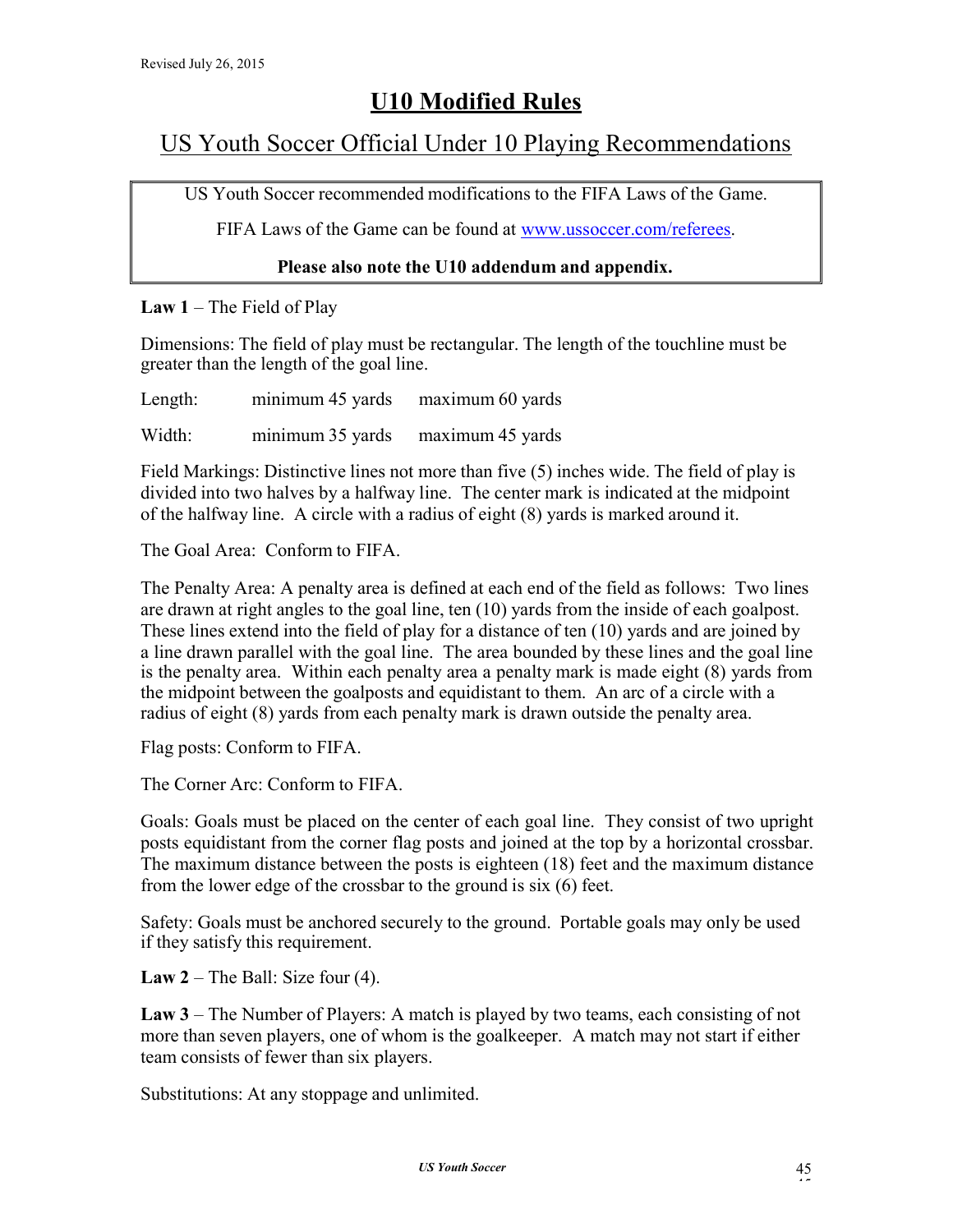Playing time: Each player SHALL play a minimum of 50% of the total playing time. Teams and matches may be coed.

Law 4 – The Players' Equipment: Conform to FIFA. Non-uniform clothing is allowed based on weather conditions, but uniforms must still distinguish teams.

Law 5 – The Referee: Registered referee, especially Grade 9 or parent/coach or assistant coach. All rule infringements shall be briefly explained to the offending player.

Law 6 –The Assistant Referees: Not required. May use club linesmen if desired.

Law 7 – The Duration of the Match: Conform to FIFA with the exception of the match being divided into two (2) equal halves of twenty-five (25) minutes each. There shall be a half-time interval of five (5) minutes.

Law 8 – The Start and Restart of Play: Conform to FIFA with the exception of the opponents of the team taking the kick-off are at least eight (8) yards from the ball until it is in play.

Law 9 – The Ball In and Out of Play: Conform to FIFA.

Law 10 – The Method of Scoring: Conform to FIFA.

Law 11 – Offside: None.

Law 12 – Fouls and Misconduct: Conform to FIFA with the exception that an indirect free kick is awarded to the opposing team at the spot of the infraction if a player intentionally makes contact with the ball using his or her head.

Law 13 – Free Kicks: Conform to FIFA with the exception that all opponents are at least eight (8) yards from the ball.

Law 14 – The Penalty Kick: Conform to FIFA with the exception that the penalty mark is made eight (8) yards from the midpoint between the goalposts and equidistant to them.

Law 15 – The Throw-In: Conform to FIFA.

Law 16 – The Goal Kick: Conform to FIFA.

Law 17 – The Corner Kick: Conform to FIFA with the exception that opponents remain at least eight (8) yards from the ball until it is in play.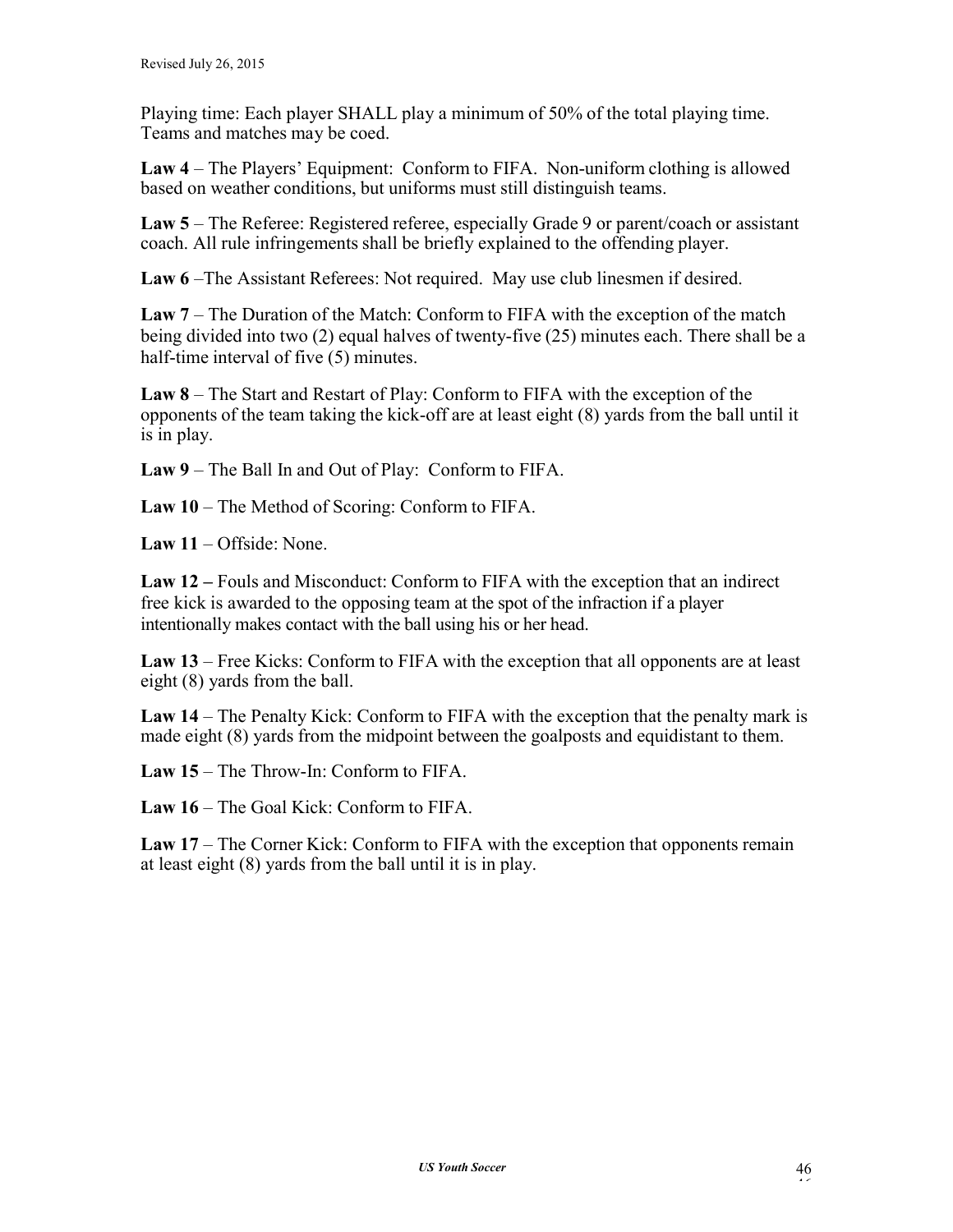## MODIFIED RECOMMENDATIONS OF THE GAME FOR U10

Law 1 The Field of Play: dimensions are smaller to accommodate the six-versus-six game and are appropriate for the movement capabilities of eight- and nine-year-old children. These adjusted dimensions provide more practical space allowing players to be successful.

Field Markings: the penalty area is marked, but is smaller than the adult field size penalty area. The center circle is two yards smaller in radius than the adult size field marking. All other markings are per FIFA.

Goals: the goal, 6 x 18 feet, is the same for the U10 and U12 age groups. By using the same size goal for both age groups clubs will have to buy fewer goals.

Law 2 The Ball: must be a size four. The smaller ball is lighter and more easily kicked, received, dribbled and passed.

Law 3 The Number of Players: the seven-a-side game includes the goalkeeper. The smaller number of field players will provide the opportunity for the children to further develop their physical and technical abilities. These are valuable traits for all soccer players to develop. With fewer players on the field each child has an increased number of contacts with the ball and has more actual playing time. Additionally the players will be required to make more decisions and experience repeating game situations more frequently. The work rate and involvement of players will be more consistent. While learning both offense and defense, players will become well rounded and will understand more readily the roles and importance of teammates. The need for the players to make the mental and physical transition from offense to defense and vice-versa will be enhanced in this playing environment.

The minimum number of players to begin a match for preteen players in SSG should be one (1) less than the number required on the field. That is for U12 the minimum will be eight (8) and for U10 the minimum will be six (6). There should not be a minimum for U8 and U6 and clubs, administrators, coaches and referees should be encouraged to allow players from the team with sufficient numbers to 'loan' a player or two to the team that is short players and then PLAY.

Law 5 The Referee: per FIFA. Clubs are urged to use this age group as a field training opportunity for Grade 9 Recreational Referees. All rule infringements shall be briefly explained to the offending player.

Law 6 The Assistant Referees: use club linesmen. Implement here the referee-intraining program.

Law 7 The Duration of the Match: per FIFA with the exception of the halves being 25 minutes each.

Law 8 The Start and Restart of Play: per FIFA. The distance the defending players must be away from the ball until it is kicked is the same as the radius of the center circle.

Law 10 Goal Scored: shall conform to FIFA and the sections concerning Winning Team and Competition Rules shall conform to US Youth Soccer guidelines.

Law 11 Offside: there shall be no offside called during these games.

Law 12 The rule on the goalkeeper's distribution still allows for the ball to be punted the entire length of the field; it just can not go directly into the opponents' penalty area.

Law 13 Free Kicks: per FIFA. The distance the defending players must be away from the ball until it is kicked is the same as the radius of the center circle.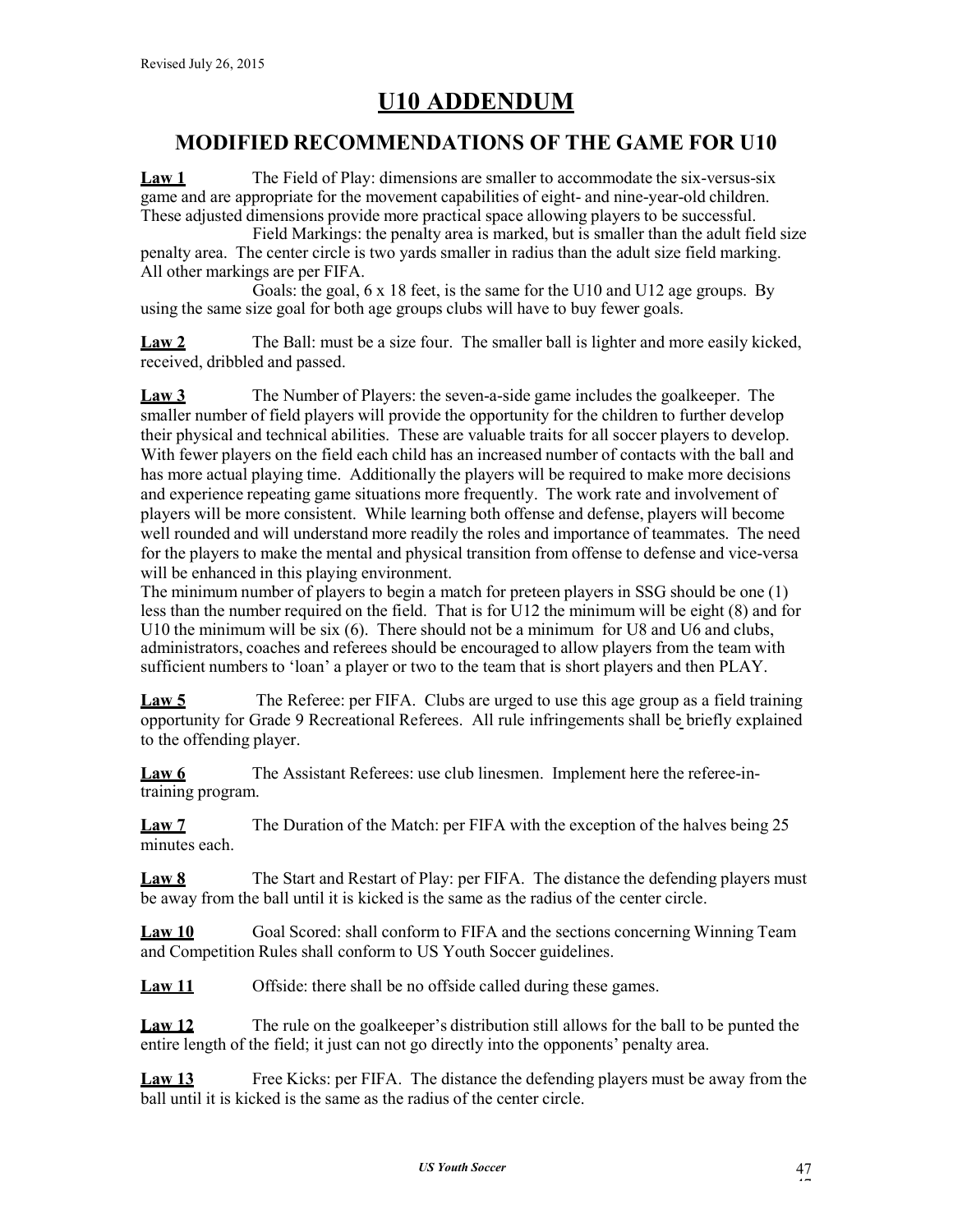Law 14 The Penalty Kick: conform to FIFA with the exceptions that the penalty mark is ten yards from the center of the goal line and that players other than the kicker and defending goalkeeper are at least eight yards from the penalty mark. The distance of eight yards conforms to the radius of the center circle. The distance of ten yards from the center of the goalmouth for the penalty mark fits within the reduced dimensions of the penalty area and is a reasonable distance for the kick.

Law 17 The Corner Kick: per FIFA. The distance the defending players must be away from the ball until it is kicked is the same as the radius of the center circle.

> Roster Size: Under the single field method the recommended minimum roster size is nine players and the maximum roster size is twelve players. Under the dual field method the recommended minimum roster size is fourteen players and the maximum roster size is sixteen players. This range of roster sizes allows for a club to use either the single field or dual field set up.

Split-Field Model: See appendix for options.

Playing Time: A minimum of at least 50% playing time is required. No score or standings should be kept.

### ADVANTAGES OF PLAYING SMALL SIDED GAMES

More time with the coach Energetic workouts due to playing both offense and defense More efficient use of field space Matches can be played simultaneously across a full size field Children are physically more efficient in smaller space Children are actively involved for a longer period of time It takes less time to score a goal or advance to goal Greater success rate for the players

## US Youth Soccer Recommendations

Opposing coaches, players and parents should shake hands after each match. Parent/coaches, non-participating players and spectators should be there to enjoy and encourage the activity of the youngsters.

Spectator and team benches should be on opposite sides of the field.

No alcoholic beverages or tobacco products will be consumed or allowed near the playing area. Opposing parent/coaches and players should shake hands after each match.

No slide tackles to be allowed in this age group.

Coaches of U10 teams should attend the U10/U12 Youth Module coaching course and the Grade 9 referee course.